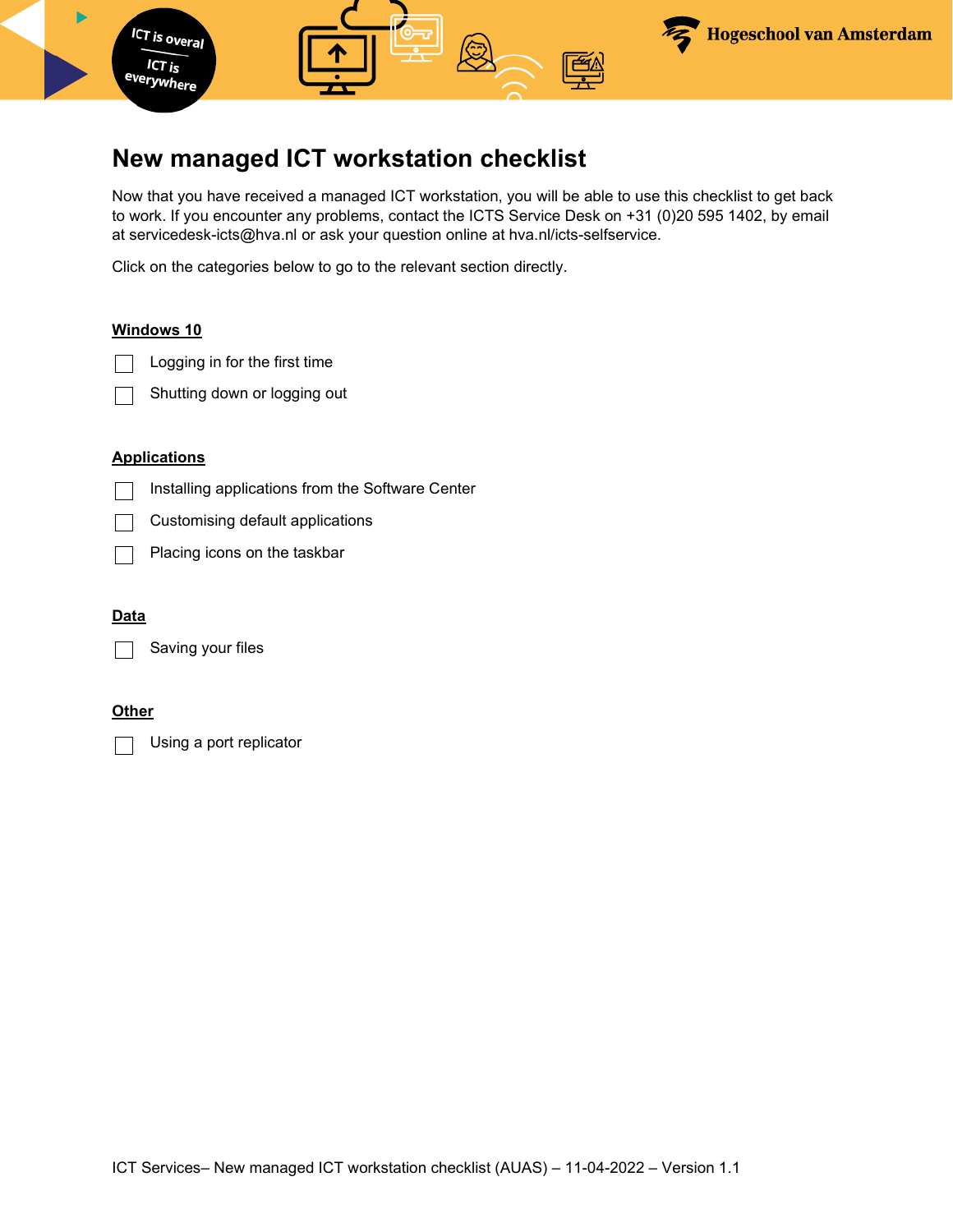

h



## <span id="page-1-0"></span>**Windows 10**

### **Logging in for the first time**

After starting up your managed ICT workstation, press any key, after which you will be able to log in using your AUAS ID and corresponding password.

L3

#### **Use outside AUAS**

If you have been issued a laptop, you will be able to use it outside of AUAS. However, in order to be able to do so, you must first log in once while on AUAS premises.

#### **Wireless internet**

Managed ICT workstation laptops automatically connect to the secure AUAS network when you are on site.

#### **Email**

When you open Outlook, you will see your AUAS mailbox. Any group mailboxes will be added automatically.



#### **Shutting down or logging out**

1. Open the **Start menu**.



- 2. You can choose to shut down your managed ICT workstation or to log out.
	- a. Click on the **Power** button to shut down.



b. Click on the **Account** button to log out.

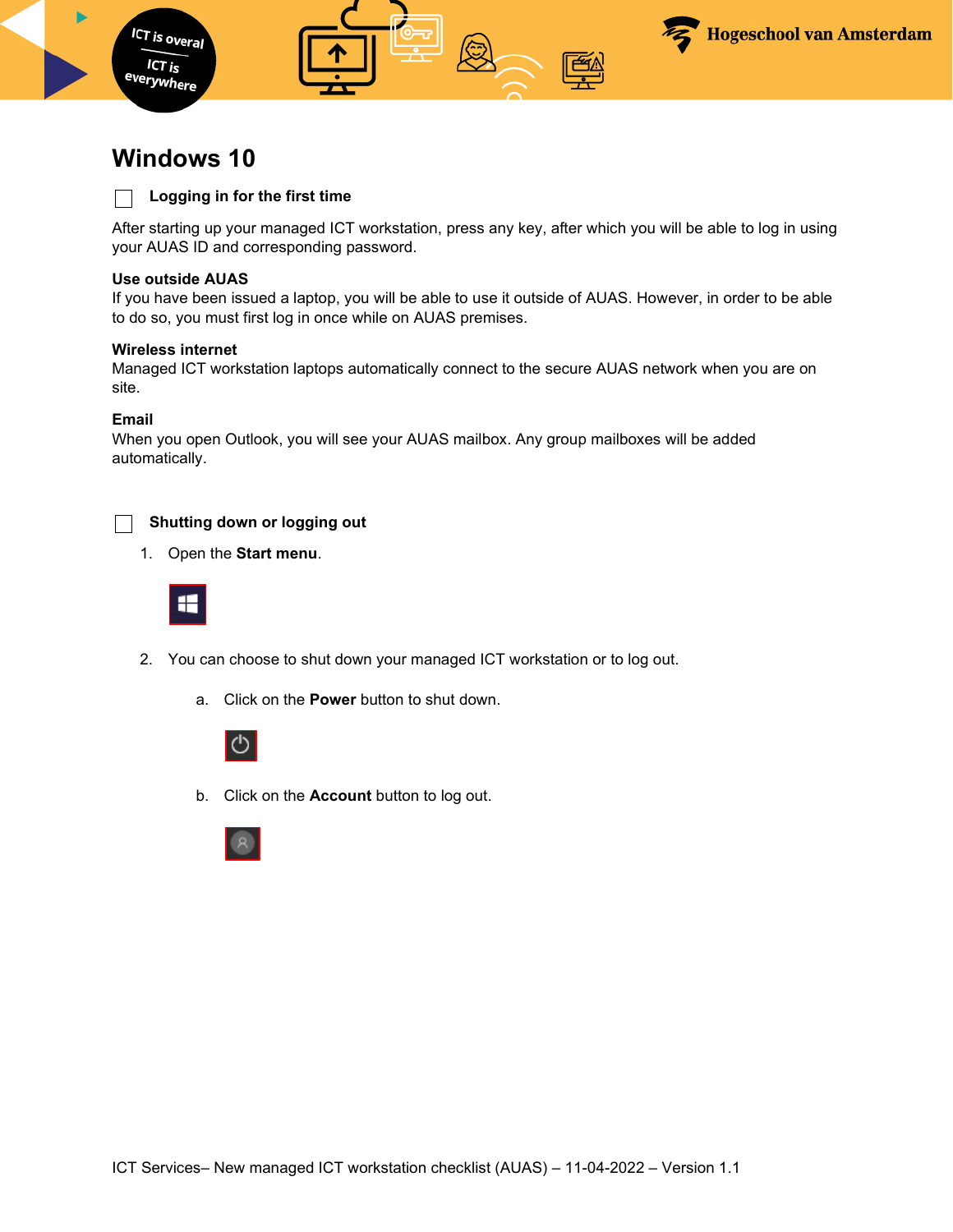

# <span id="page-2-0"></span>**Applications**

## **Installing applications from the Software Center**

Do you have user rights for specific software in addition to the default suite of programmes? On your managed ICT workstation, these applications must be installed from the Software Center. The Software Center can be accessed from the *Start menu*. To find out how to install software from the Software Center, please consult [this](https://www.amsterdamuas.com/binaries/content/assets/serviceplein-a-z-lemmas/its-si/ict-werkplek/handleidingen-windows-10/en-4.-w10---hva---installing-software-using-the-software-center.pdf) manual.

 $\mathbf{I}$ 

In Windows 10, you have the option of customising default applications, such as your internet browser.

1. Open the **Start menu**.



2. Click on the **Settings** app.



3. Go to **Apps***.*



4. Click on **Default apps**.

這 Default apps



- 1. Open the desired programme.
- 2. **Right-click** on the icon on the taskbar